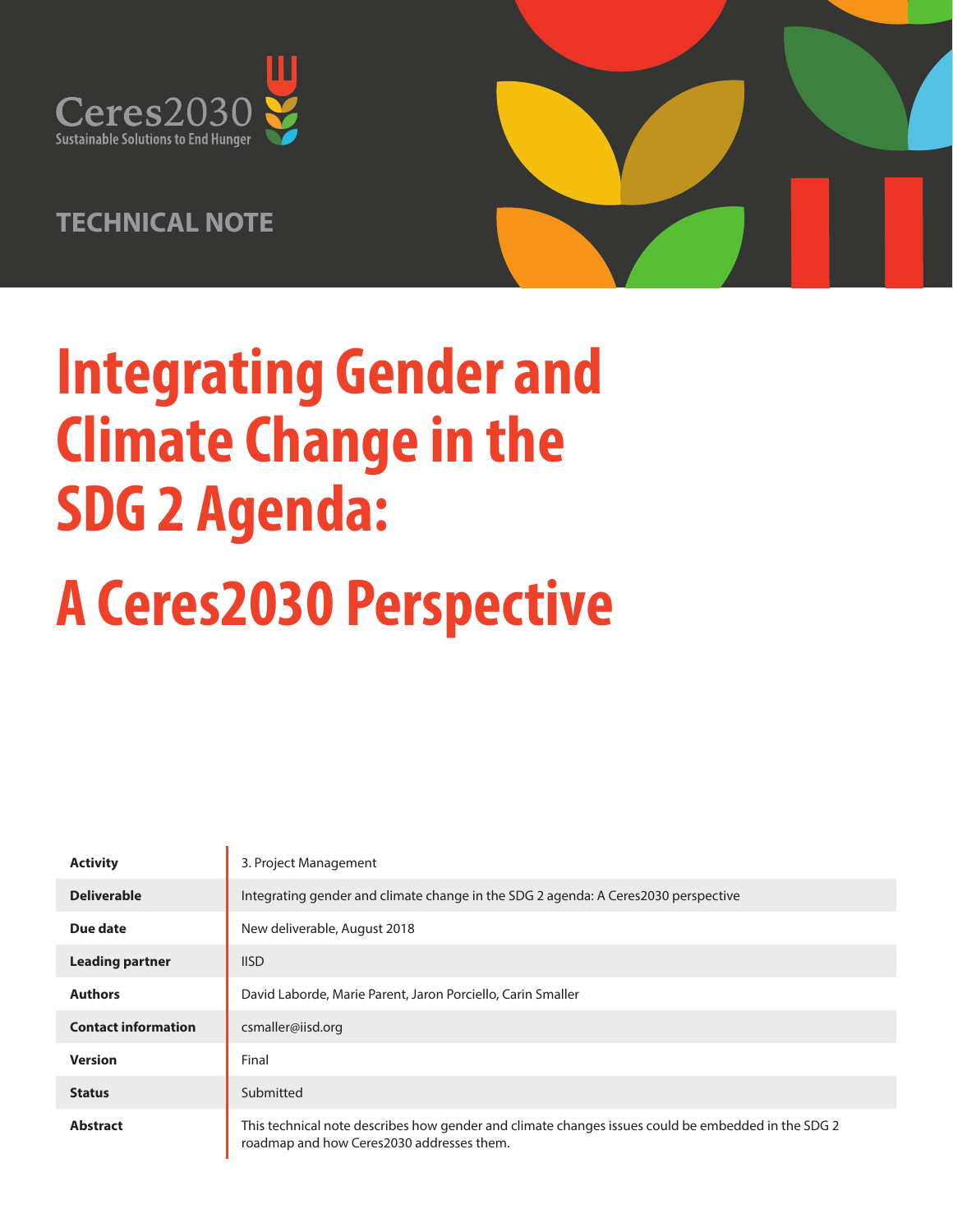

#### **1 EXECUTIVE SUMMARY**

l

**Gender and climate change issues cannot be solved without attention to SDG 2.** In least developed countries, 2 in 3 women are employed in the agricultural sector in least developed countries, but women face higher barriers to farming productivity than men. Women are more vulnerable to food insecurity and malnutrition than men. With respect to climate, agriculture accounts for a quarter of global greenhouse gas emissions, so expansion of agriculture to reach SDG 2 could be devastating if done without prioritization of the climate agenda.

**Likewise, SDG 2 cannot be realized without attention to gender and climate change.** Because women are both a large part of the agricultural sector and face high barriers to maximizing their productivity, they are crucial to reaching the SDG 2 agricultural productivity target. The end of hunger for all cannot be accomplished without the end of hunger for women. Climate change is already a key driver in food crises worldwide and is expected to have increasingly devastating effects if current trends continue; action on SDG 2 will have to integrate both climate-adaptive and climate-resilient interventions.

**Ceres2030 is a roadmap for donors on how much to spend and how to spend it to achieve SDG 2, and it makes clear the importance of including gender and climate in SDG 2 plans**. The gender and climate experts serving as co-authors on the project's evidence syntheses will provide critical perspectives in the identification of the most promising SDG 2 interventions. Natural language processing<sup>1</sup> tools will help locate evidence on SDG 2 interventions related to gender and climate. Ceres2030's state-of-the-art model will measure greenhouse gas emissions to provide intervention recommendations tailored to climate goals, allowing donors to leverage SDG 2 action in the climate agenda. The model will also be used in a partial analysis of gender effects at the household level and other aggregate levels.

**Limited quantitative evidence is the greatest barrier to better inclusion of gender in Ceres2030**. The absence of consistent, global individual-level data or better knowledge of intra-household allocation of food and other resources precludes modelling an individual's outcomes separately from their household's outcomes. The model therefore cannot, for example, account for how calories might be divvied up within a household or attribute a household's farming productivity to individual men or women in the household. There is, however, good qualitative evidence on these issues. Ceres2030's evidence synthesis will provide qualitative guidance to round out the model's quantitative depiction.

 $<sup>1</sup>$  Natural language processing is a field of computer science concerned with processing and analyzing</sup> large amounts of human language. In Ceres2030, a natural language processing program is used to search databases of research papers, then to map and analyze the research landscape related to SDG 2.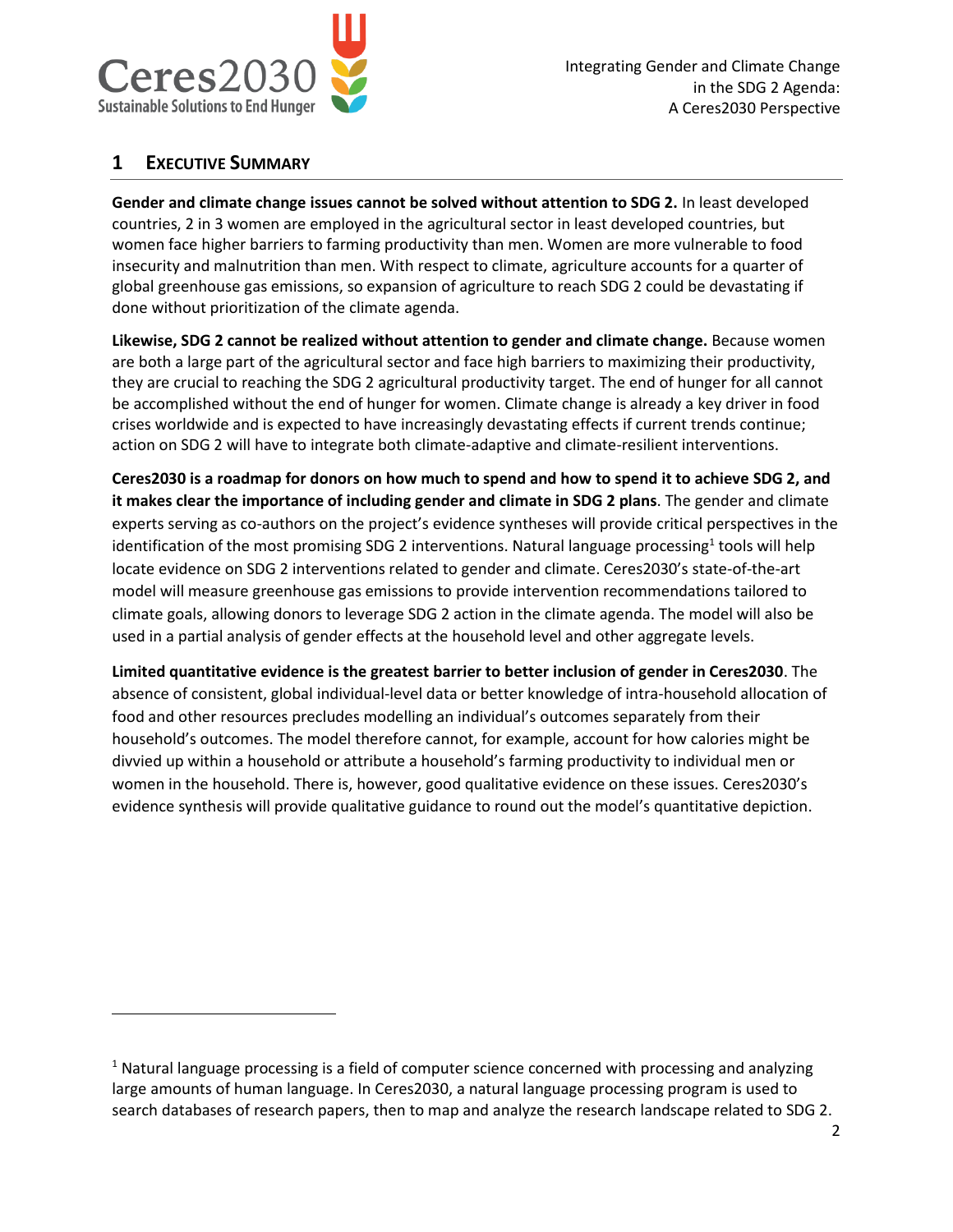

#### **2 INTRODUCTION**

Achievement of the UN Sustainable Development Goals (SDGs) requires interventions that simultaneously benefit economies, societies, and the environment. Understanding how such interventions affect the realization of SDG targets as well as the trade-offs they require is a complex task. Ceres2030, a joint project of Cornell University, the International Food Policy Research Institute (IFPRI), and the International Institute for Sustainable Development (IISD), will combine a state-of-theart model with a synthesis of evidence on SDG 2 interventions to build a roadmap to achieving SDG 2, with a focus on SDG 2.1 (ending hunger), 2.3 (doubling smallholder food producers' productivity), and 2.4 (ensuring agricultural sustainability and resilience). The Ceres2030 roadmap will include a prediction of the cost of achieving SDG 2, recommendations for spending allocations by type of intervention, and the identification of high-impact interventions.

This technical note explores the relationship between SDG 2, gender, and climate change and describes how Ceres2030 will integrate gender and climate change considerations throughout the project.

Agriculture is a critical field for gender equality and women's empowerment. Women make up between 43 and 60 per cent of the agricultural workforce but have lower average productivity than their male counterparts. A variety of legal, social and economic obstacles constrain their access to resources and finance. Hunger issues also differ by gender, with women facing greater vulnerability to food insecurity and suffering higher rates of malnutrition than men.

Climate issues are just as crucial for the future of agriculture. As a generator of a quarter of global GHG emissions, the agricultural sector is central to climate mitigation strategies. Adaptation is also vital to maintain and expand food production in the face of rising temperatures and more frequent extreme weather events.

The economic model used in Ceres2030 will incorporate climate and gender analysis where reliable data exists to support it. On climate, for example, the Ceres2030 model will measure GHG emissions and land use changes and estimate the impact of changing rainfall patterns and temperatures on agricultural yields. The model will be able to generate rough analysis of the impacts of agricultural interventions by gender by combining household-level data, such as the number of women in the household and the sex of the household head, with data on gender patterns in farming and society more broadly. More precise measurement of outcomes by gender is limited by the absence of global individual-level data or better knowledge of intra-household allocation.

The evidence synthesis process in Ceres2030 will review and summarize published research to inform decision makers on the most promising interventions related to SDG 2. As scientific evidence increases in volume and simultaneously becomes more specialized, researchers need methods to create comprehensive yet succinct syntheses of published knowledge. Ceres2030 has developed a process using both natural language processing software and teams of experts to rapidly locate and evaluate the available qualitative and quantitative evidence. The reviews generated by the evidence synthesis will augment the integration of gender and climate issues in the Ceres2030 model, provide guidance on the types of interventions that have had the most success in improving gender and climate outcomes, and support additional model outputs that measure the impacts of gender and climate-sensitive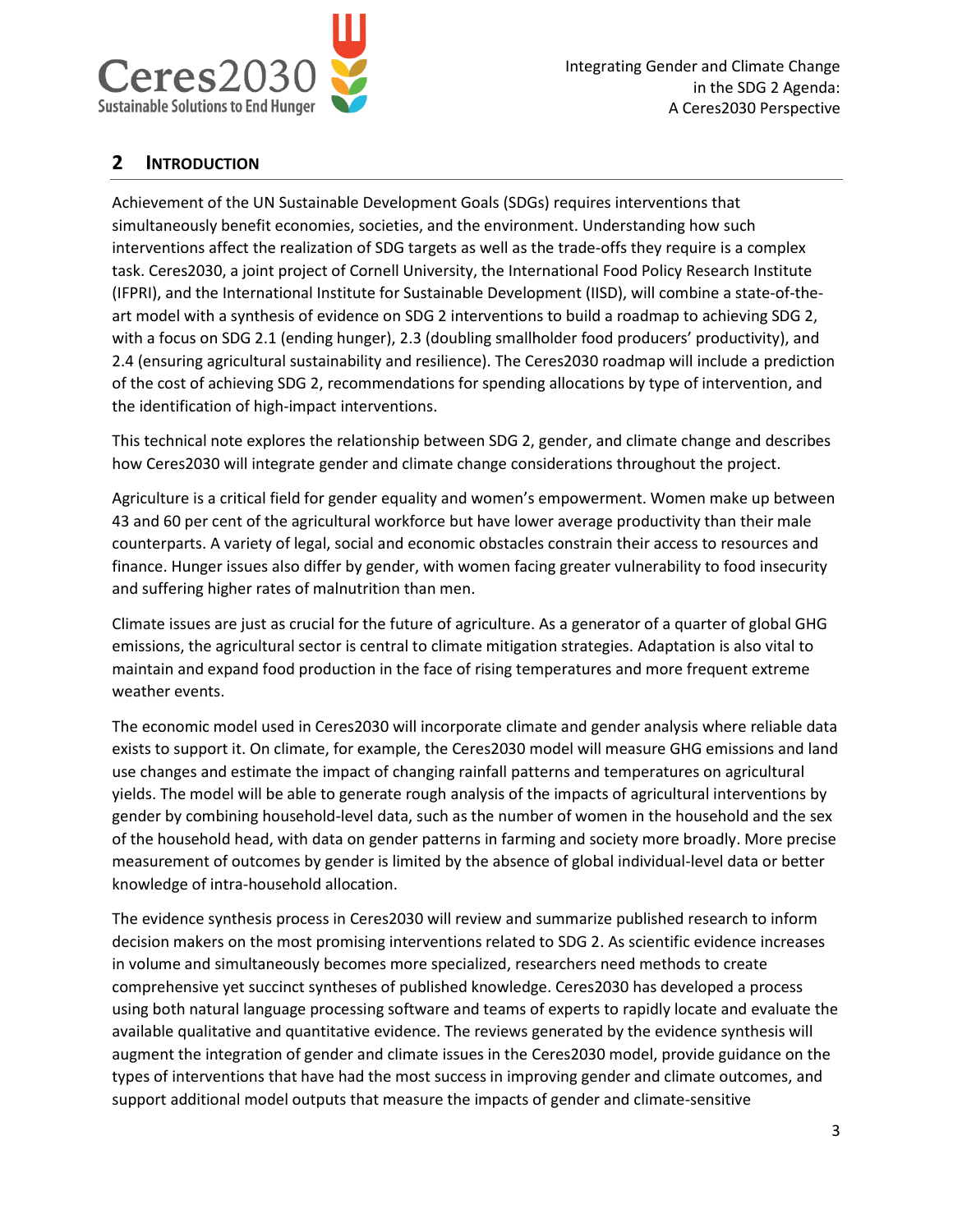

interventions. The reviews generated by the evidence synthesis process will be published in top-ranked science journals to establish credibility and build consensus among scientists, journalists, and policy makers on effective interventions for SDG 2.3 and 2.4.

SDG 2 addresses a complex series of issues that are deeply interrelated with the larger Sustainable Development Agenda. It thus requires a sophisticated policy roadmap. Ceres2030 will consider the costs and trade-offs for SDG 2 of the interrelated issues covered in the SDGs. Ceres2030 findings can help mitigate the risk of creating policy that exacerbates gender inequality and climate change and can ensure that gender and climate issues are prioritized in SDG 2 efforts.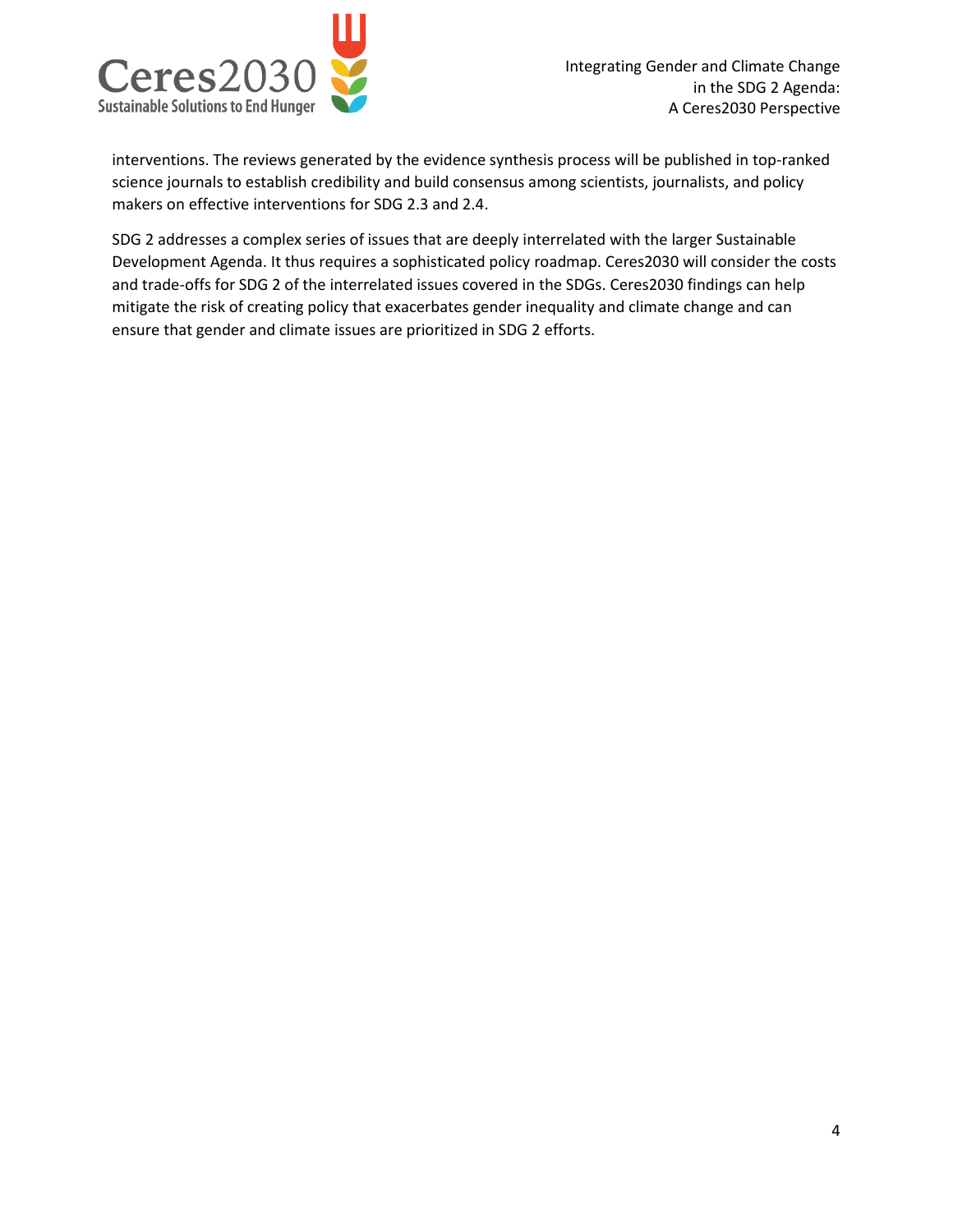

#### **3 RELEVANCE OF GENDER AND CLIMATE CHANGE TO SDG 2**

This section examines how gender and climate change relate to the SDG 2 agenda. [Table 1](#page-5-0) provides a brief overview of how SDG 2 targets and indicators overlap with gender and climate issues. The rest of the section focuses on gender and climate intersections with SDG 2.1, 2.3, and 2.4, as these targets are the focus of Ceres2030.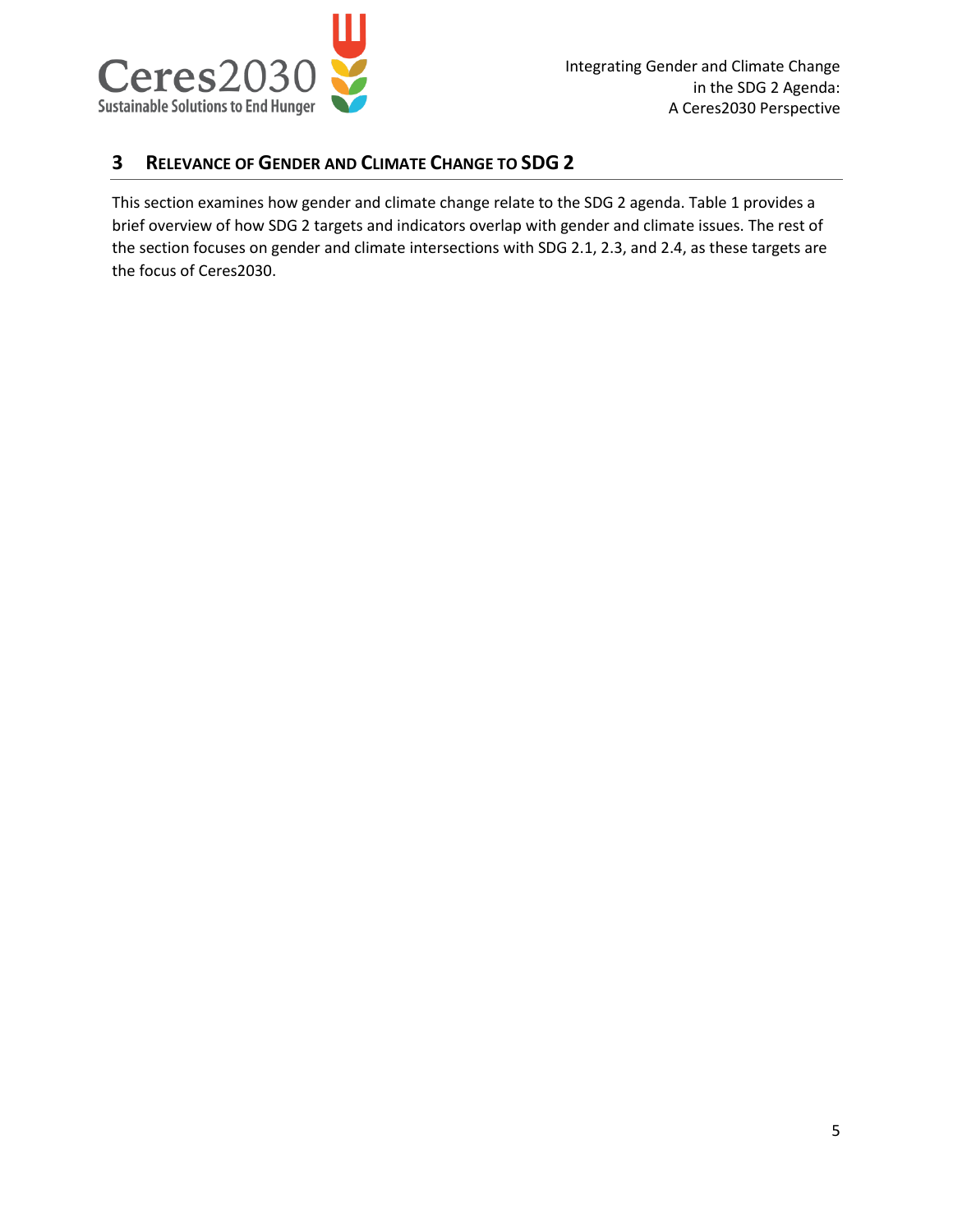

#### <span id="page-5-0"></span>*Table 1: Gender and Climate Change in the SDG 2 Framework*

|                                                                                                                                                                                                                | <b>Relevance for Gender</b>                                                                                                                                | <b>Relevance for Climate</b>                                                                                                                 |
|----------------------------------------------------------------------------------------------------------------------------------------------------------------------------------------------------------------|------------------------------------------------------------------------------------------------------------------------------------------------------------|----------------------------------------------------------------------------------------------------------------------------------------------|
| 2.1 By 2030, end hunger and ensure<br>access by all people, in particular the<br>poor and people in vulnerable<br>situations, including infants, to safe,<br>nutritious and sufficient food all year<br>round. | <b>Food insecurity</b><br>disproportionally affects<br>women. $2$                                                                                          | <b>Expansion of agricultural</b><br>production will drastically<br>increase greenhouse gas<br>emissions if climate is not<br>considered. $3$ |
| 2.2 By 2030, end all forms of<br>malnutrition, including achieving, by<br>$2025$ []                                                                                                                            | 1 in 3 women of<br>reproductive age suffers<br>from anaemia. <sup>4</sup>                                                                                  | Climate change is a key<br>driver in worsening food<br>security and nutrition. <sup>5</sup>                                                  |
| 2.3 By 2030, double the agricultural<br>productivity and incomes of small-<br>scale food producers, in particular<br>women, indigenous peoples, family<br>farmers, pastoralists and fishers []                 | Women in agriculture<br>worldwide face high barriers<br>to productivity. <sup>6</sup>                                                                      | Climate-adaptive<br>agricultural interventions<br>are needed to combat<br>climate change's negative<br>impacts on productivity. <sup>7</sup> |
| 2.4 By 2030, ensure sustainable food<br>production systems and implement<br>resilient agricultural practices that<br>increase productivity and production,<br>that help maintain ecosystems, []                | Climate-smart agricultural<br>interventions can worsen<br>gender disparities. <sup>8</sup>                                                                 | Interventions can boost<br>producers' resilience and<br>sustain the environment. <sup>6</sup>                                                |
| 2.5 by 2020 maintain genetic diversity<br>of seeds []                                                                                                                                                          | Seed diversity management<br>is gendered in some places;<br>for example, women may<br>have more control over seed<br>diversity of food crops. <sup>9</sup> | Diverse seed genetics can<br>be used to find or create<br>climate-adaptive crop<br>varieties.                                                |

Source: Authors' own work.

 $2$  See Nagel (2016) and FAO et al. (2017).

<sup>3</sup> See Ciais & Gitz (2004).

 $\overline{\phantom{a}}$ 

- 4 See FAO et al. (2018).
- <sup>5</sup> See FAO et al. (2018).
- 6 See O'Sullivan et al. (2014).
- $7$  See FAO et al., especially Section 2.4 (2018).
- 8 See Beuchelt & Badstue (2013).
- 9 See Amri & Kimaro (2010) and Pionetti (2006).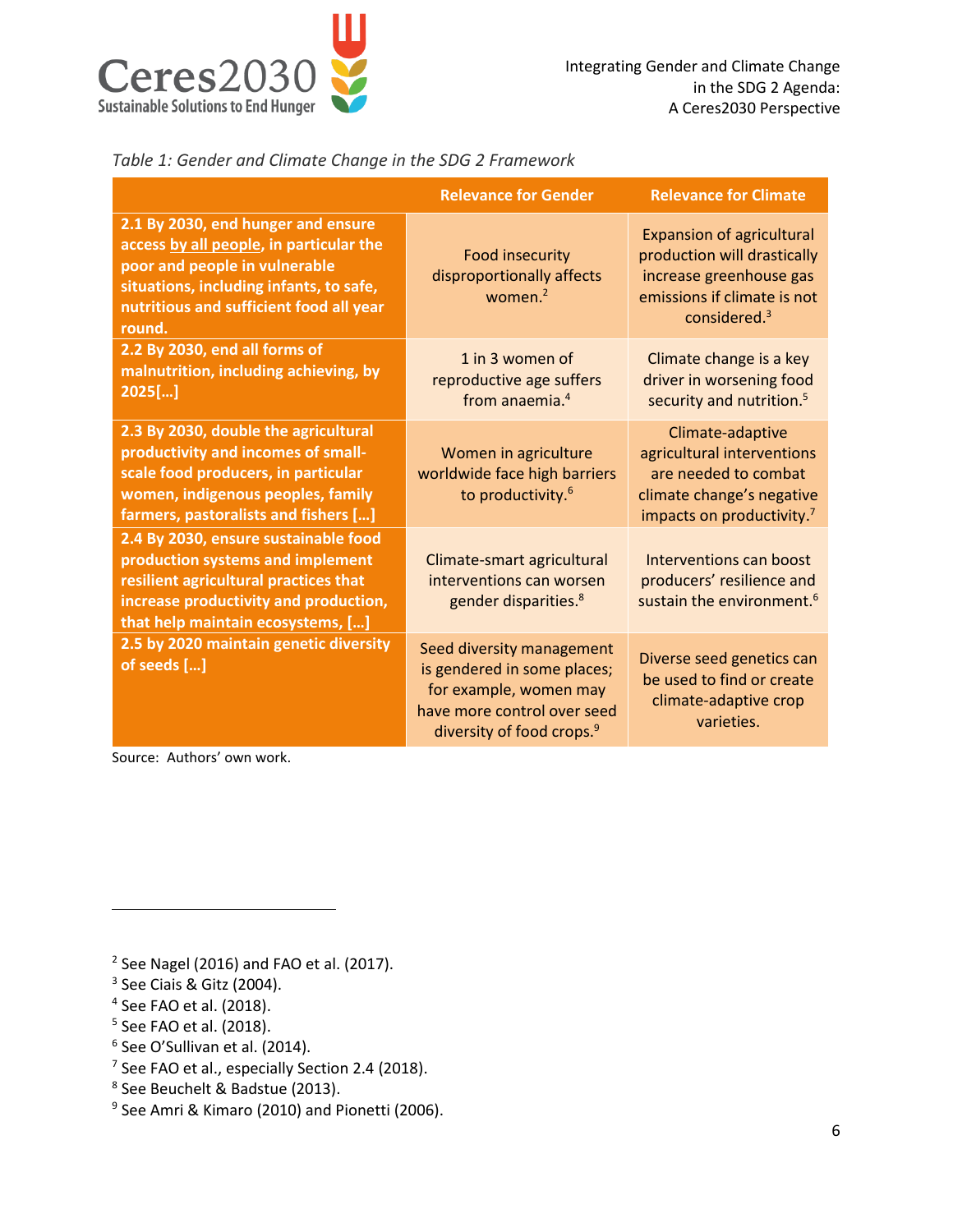

# **3.1 GENDER**

l

SDG 2 is a gendered challenge.<sup>10</sup> Women are especially vulnerable to food insecurity, and although agriculture is the largest sector for women's employment in Least Developed Countries, women face barriers in farming that men do not. Thus, SDG 2 should not be ignored in work to advance gender equality.

As consumers of food, women are up to 11 per cent more likely than men to report food insecurity (Nagel, 2016). Food insecurity is more prevalent for women not only at the global level but in every region of the world (FAO, IFAD, UNICEF, WFP, & WHO, 2017).

As producers of food, women also fare worse than men. Women are important contributors to agriculture, accounting on average for 43 per cent of the agricultural labour force worldwide (FAO, 2015); in some African countries, they make up as much as 60 per cent. Likewise, agriculture is an important sector for women, accounting for 66 per cent of women's employment in Least Developed Countries ("Employment in agriculture," 2018). However, female farmers' productivity in agriculture is lower on average than male farmers' productivity. This productivity gap, both in yield and monetary terms, is largely explained by the disadvantages that women face in relation to the factors of production, including access to and control of land; access to inputs such as high-quality seeds, fertilizer, and farm equipment; access to hired labour; inclusion in and appropriateness of agricultural extension programs; access to credit; and access to markets (O'Sullivan, Rao, Banerjee, Gulati, & Vinez, 2014). These access issues are largely driven by social and cultural norms (O'Sullivan et al., 2014) and may explain women farmer's tendency to specialize in low-value crops. [Figure 1](#page-7-0) illustrates this specialization pattern for Uganda, one of the focus countries for Ceres2030.

 $10$  In this technical note, we use the term 'gender' broadly, to refer to the socially determined roles of and relationships between men and women. The focus is on the role of women because they have been traditionally underrepresented or invisible in the research agenda.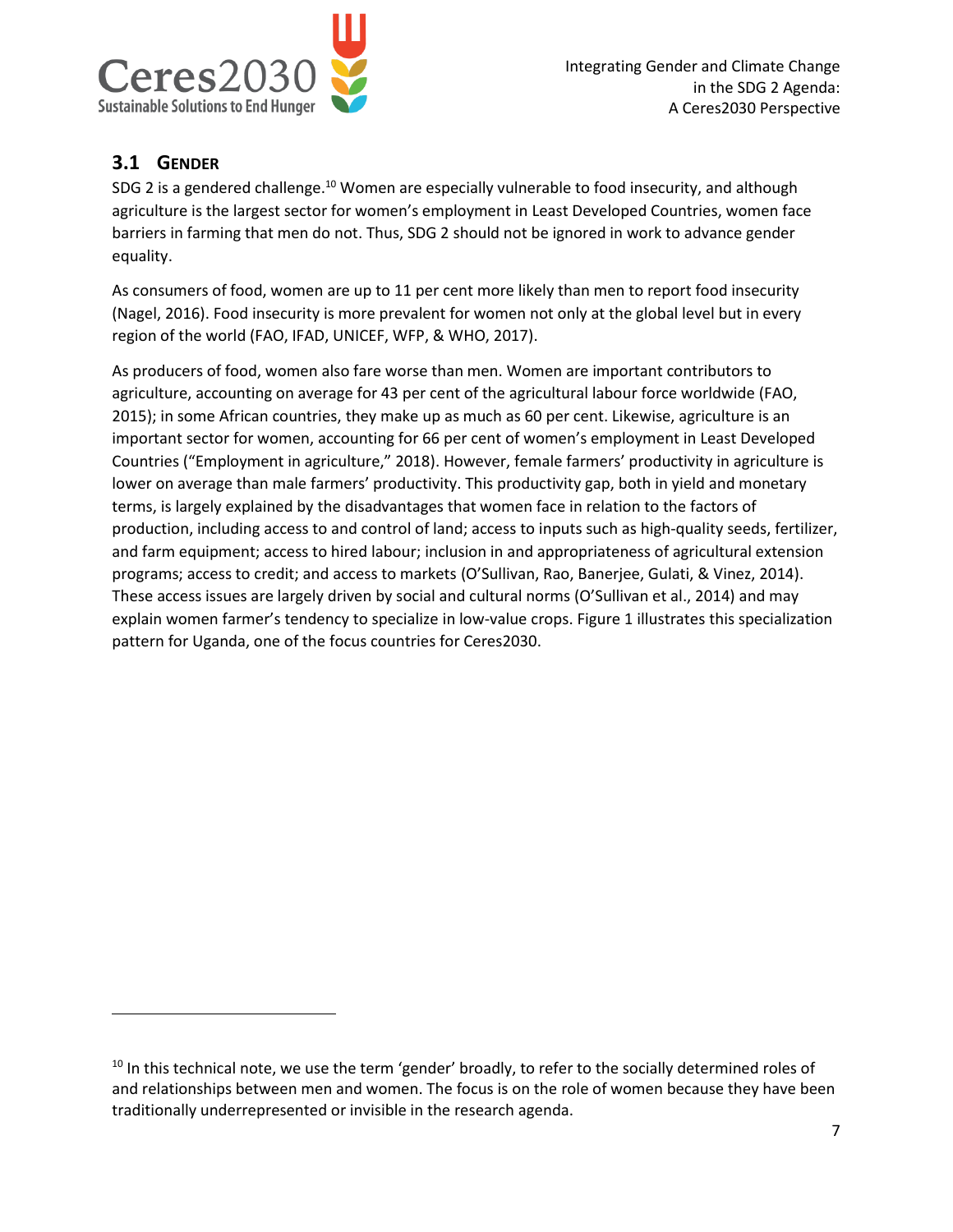



<span id="page-7-0"></span>

Closing the gender gap in agricultural productivity could have enormous impact. The FAO estimates that if female farmers had the same access to productive resources as men, their productivity could increase by up to 30 per cent, reducing the number of hungry people in the world by 12 to 17 per cent (FAO, 2011). This would also contribute to the SDG 2.3 target of doubling smallholder productivity. Closing the gender gap in agricultural productivity is both important in its own right, to ensure the principle of gender equity and "no one left behind," and important as a crucial pathway to achieving SDG 2.

But closing this gender productivity gap is a nuanced challenge. Strong social and cultural norms around the roles of men and women may constrain interventions that aim to ameliorate access issues (O'Sullivan et al., 2014). Understanding norms and patterns in particular contexts is crucial to designing effective gender-sensitive SDG 2 interventions. Using Figure 1 data as an example, Uganda may decide to provide a new subsidy for coffee exports. This subsidy has no gender aim *ex-ante*, but because men produce almost all of Uganda's coffee, the subsidy will benefit male more than female farmers. Capturing the gender specificity of the populations affected by an intervention (whether directly or indirectly) is crucial to designing effect interventions to realize SDG 2.

# **3.2 CLIMATE CHANGE**

Climate change both affects and is affected by food production.

Climate change could undermine the achievement of SDG 2. The 2018 State of Food Security and Nutrition report highlights climate variability and extremes as a key driver of the recent reversal in progress towards SDG 2, and warns of increasing climate pressures in the coming decades (FAO, IFAD, UNICEF, WFP, & WHO, 2018). Changing rainfall patterns and increasing temperatures will have a negative impact on global agricultural yields (Gouel & Laborde, 2018). The increased frequency of extreme weather events and the predicted rise in sea levels could lead to major productivity losses (Dell,

Source: Ceres2030 dataset based on LSMS survey.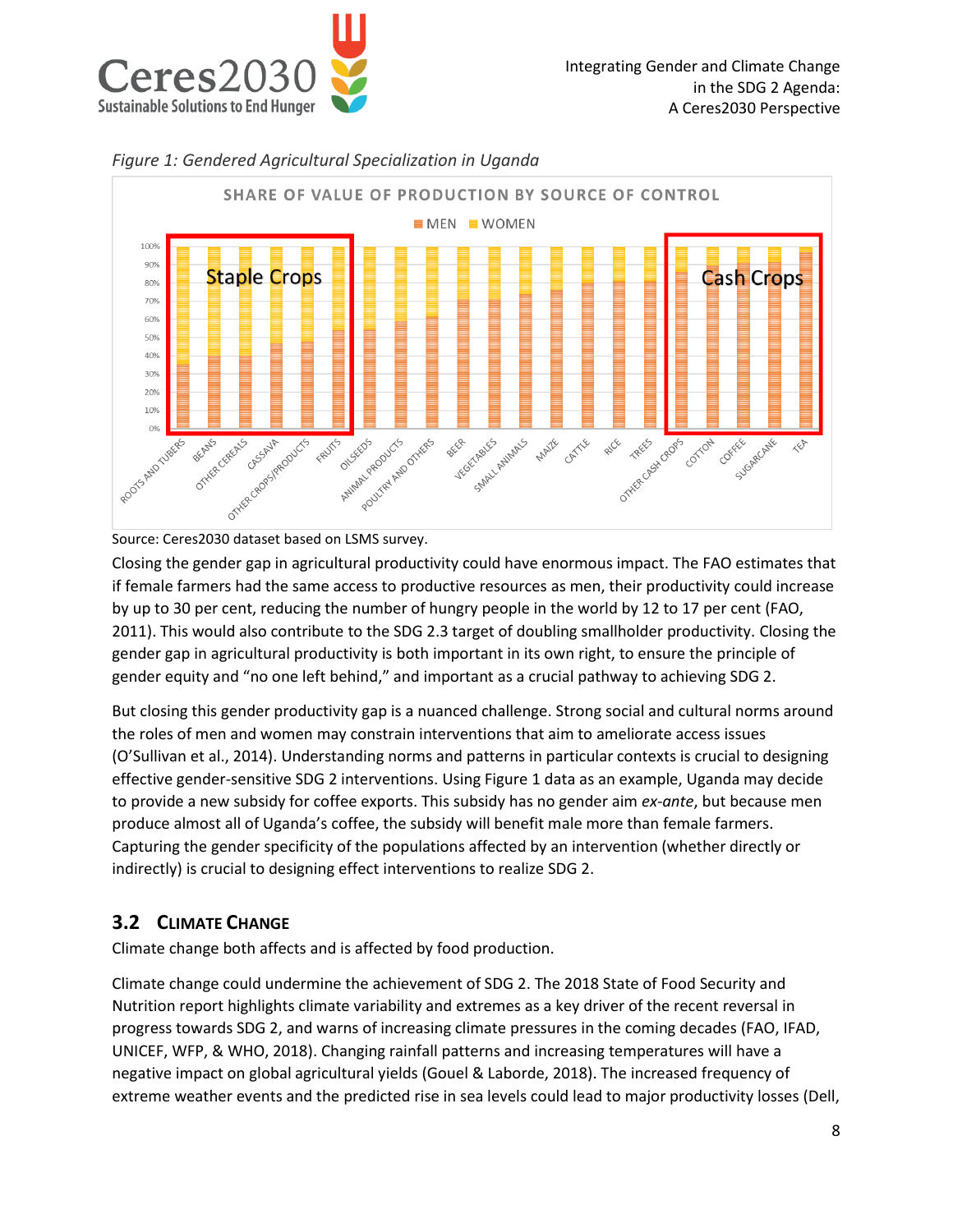

Jones, & Olken, 2013). And climate change doesn't only affect plants and livestock: higher temperatures also reduce labour productivity for farm workers, especially in high humidity climates (Dell et al., 2013). So, climate change will reduce farmer productivity and incomes (SDG 2.3) and increase food prices, with a risk of deteriorating the state of food and nutrition security globally (SDG 2.1 and 2.2). The brunt of these costs will be borne by the most vulnerable and food insecure countries, as shown in Figure 2. SDG 2 efforts must consider means of adaptation and resilience, such as drip irrigation, heat-resistant varieties of traditional staple crops, or different crops that are more adapted to the future climate (target 2.4, and target 2.5).



*Figure 2: Climate Change Impact on Crop Yields Highest in Food Insecure Countries*

Source: Gouel & Laborde (2018). 2080 horizon

At the same time, the expansion of food production that is necessary to achieve SDG 2 could place a heavy burden on the climate, depending on how expansion is achieved. Agriculture is a substantial source of GHG emissions, accounting for about one quarter of emissions globally (IPCC, 2014, p. 816). Thus, achieving SDG 2 could imply a significant increase in GHG emissions. To mitigate the potential GHG increases, we must promote interventions that increase yields sustainably, considering factors such as increased emissions due to land use change (e.g. deforestation for farming), and the relative climate impacts of different kinds of foods (e.g. the high GHG cost of beef and other livestock) and farming practices (e.g. no-till farming and improved crop rotation for carbon sequestration). The challenge is to make sure that pro-climate policies do not put an unfair burden on the poor, or on smallholders.

# **3.3 SDG 2: A NEXUS FOR GENDER AND CLIMATE ISSUES**

SDG 2 is a goal where climate change and gender issues meet. Understanding these interactions is essential to achieving SDG 2 in a way that minimizes climate change and supports gender equality.

Often, climate-sensitive interventions in the agricultural sector appear to be gender neutral but can unintentionally widen gaps between men and women (Beuchelt & Badstue, 2013). For example,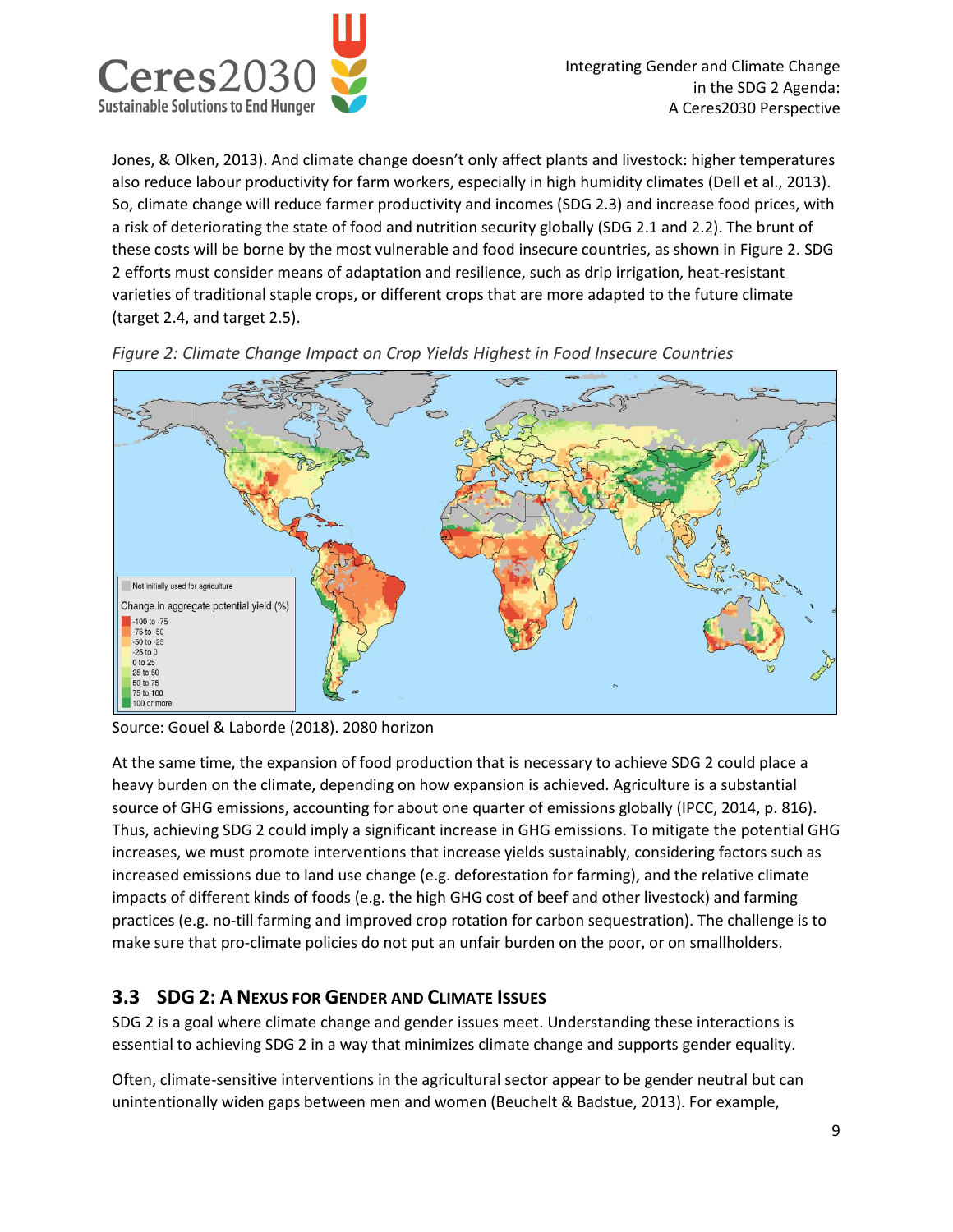

subsidizing fertilizers could be biased towards men in a context where intra-household decisions result in fertilizer being allocated primarily to farm plots operated by the men in the household. Similarly, prolivestock policies, especially for cattle, would mainly benefit male farmers in countries where large animal assets are owned mostly by men.

Researchers have documented especially salient evidence on this climate-gender collision in climatefriendly ICT interventions. Wong explores how climate-friendly ICT interventions often fail to reach women and reinforce gendered power dynamics (2012). Currea questions the assumption of gender neutrality of the UN Clean Development Mechanism (CDM) under which emission-reduction projects in developing countries can earn certified emission reduction credits (2015). Technology transfers promoted by the CDM are mainly directed towards men (Wamukonya & Skutsch, 2002), reinforcing gendered access to and power over technology. Overall, trying to use ICTs to achieve environmental sustainability will require guaranteeing proper economic and cultural access of ICT technologies to women.

These documented climate-gender trade-offs signal the need to anticipate gender differences. Mitigation initiatives could benefit from explicitly capturing gender differences, and future SDG 2 efforts should consider interventions that may positively affect both climate and gender. Below are a few examples:

- 1. Agricultural extension programs on conservation agriculture that are inclusive of women could both help women adapt farming practices to the effects of climate change and contribute to carbon sequestration (Corbeels, Sakyi, Kühne, & Whitbread, 2014).
- 2. Improving women's access to seeds for climate-resilient staple crops could improve female farmer's yields in the face of changing climate conditions and improve their household food security status, all while reducing GHG emissions by ensuring that agricultural land remains arable and minimizing global deforestation to expand agriculture (Cairns et al., 2013).
- 3. Improving women's land tenure rights could provide them with the stability and incentive to increase their investment in the productivity of their land (Goldstein & Udry, 2008), including investing in climate-adaptive agricultural practices that could boost their resilience to the effects of climate change.

These are examples with partial evidence – the full implications of such interactions require more evidence and analysis as new interventions are designed and implemented. In addition, the biggest challenge continues to be the lack of sex-disaggregated data. Achieving triple win policy outcomes – zero hunger, gender equality, and climate action – with single interventions is impossible, but a process to help combine and balance interventions across different areas is largely achievable. The Tinbergen rule in economics, which states that "for each policy objective, at least one policy instrument is needed," encourages policy-makers to use a mix of instruments to achieve each distinct goal, using the instruments in concert.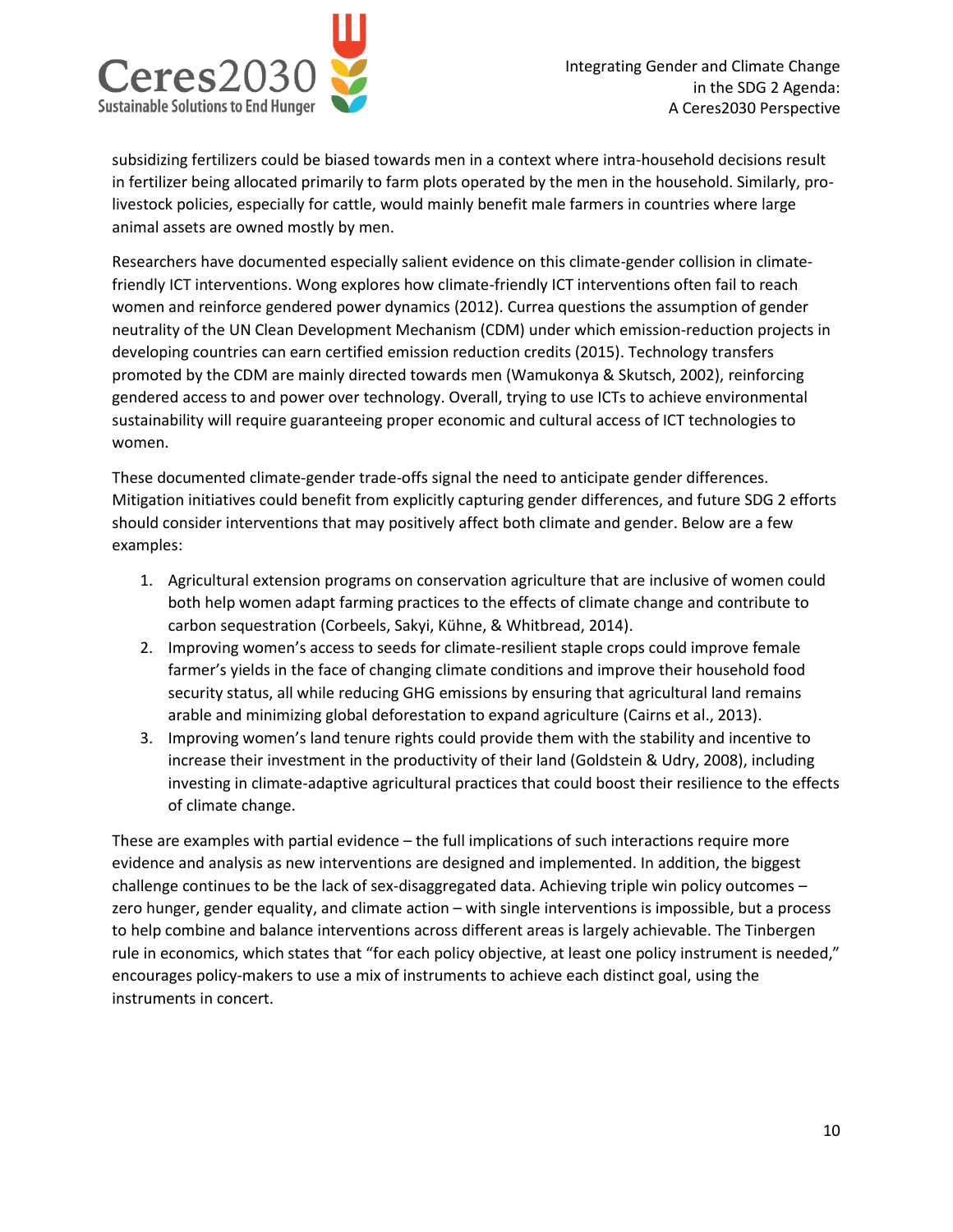

#### **4 INTEGRATION OF GENDER AND CLIMATE IN CERES2030**

As Ceres2030 develops a map towards the achievement of SDG 2, the complex interactions among hunger, gender, and climate change raise a question: How can we include gender and climate considerations in our SDG 2 roadmap?

Ceres2030's primary goal is to identify interventions to achieve SDG 2.1, 2.3, and 2.4 and measure their costs. Gender and climate issues will be reflected in these interventions. SDG 2.3—doubling the productivity of smallholders—is the most relevant to gender-sensitive interventions. SDG 2.4—ensuring sustainable food production systems—is more relevant to climate-sensitive interventions. In addition, however, Ceres2030 will reach beyond these specific SDG targets to reflect gender and climate change considerations throughout the whole project.

The structure of the project shows where these considerations will be incorporated. Ceres2030 is based on two core complementary activities:

- 1. The Model: Creating an advanced modeling framework, based on the work of Laborde, Bizikova, Lallemant, & Smaller (2016), that measures the cost of ending hunger (SDG 2.1) while doubling the productivity of smallholders (SDG 2.3) and promoting environmental sustainability (2.4) and predicts the most efficient allocation of public funding by kind of intervention to achieve these goals with minimum cost, and
- 2. Evidence Synthesis: Consensus-building on the most effective set of interventions through protocol-based reviews with results released in a special journal issue and communicated through news and policy-relevant activities.

The flow of core activities can be thought of in three overlapping stages (see Figure 3):

First, modelling, activity 1, will build a quantitative framework to measure hunger, smallholder productivity, and environmental outcomes. Once the quantitative framework is in place, we can predict the cost of ending hunger and outcomes for smallholder productivity and environmental sustainability in a Business-as-Usual (BAU) simulation, that is, in a scenario where public funding is increased but its effectiveness remains unchanged.

Second, evidence synthesis, activity 2, which will draw on the quantitative framework of the model to guide some of the criteria used in the evidence synthesis review of SDG 2 interventions, while also using qualitative criteria that are not covered by the framework of the model.

Third, the model will use the most promising interventions identified by the evidence synthesis to generate a new predicted cost of ending hunger while achieving smallholder productivity and environmental sustainability goals. The practical output of this simulation for policymakers will be a roadmap of how to allocate spending on SDG 2 most effectively.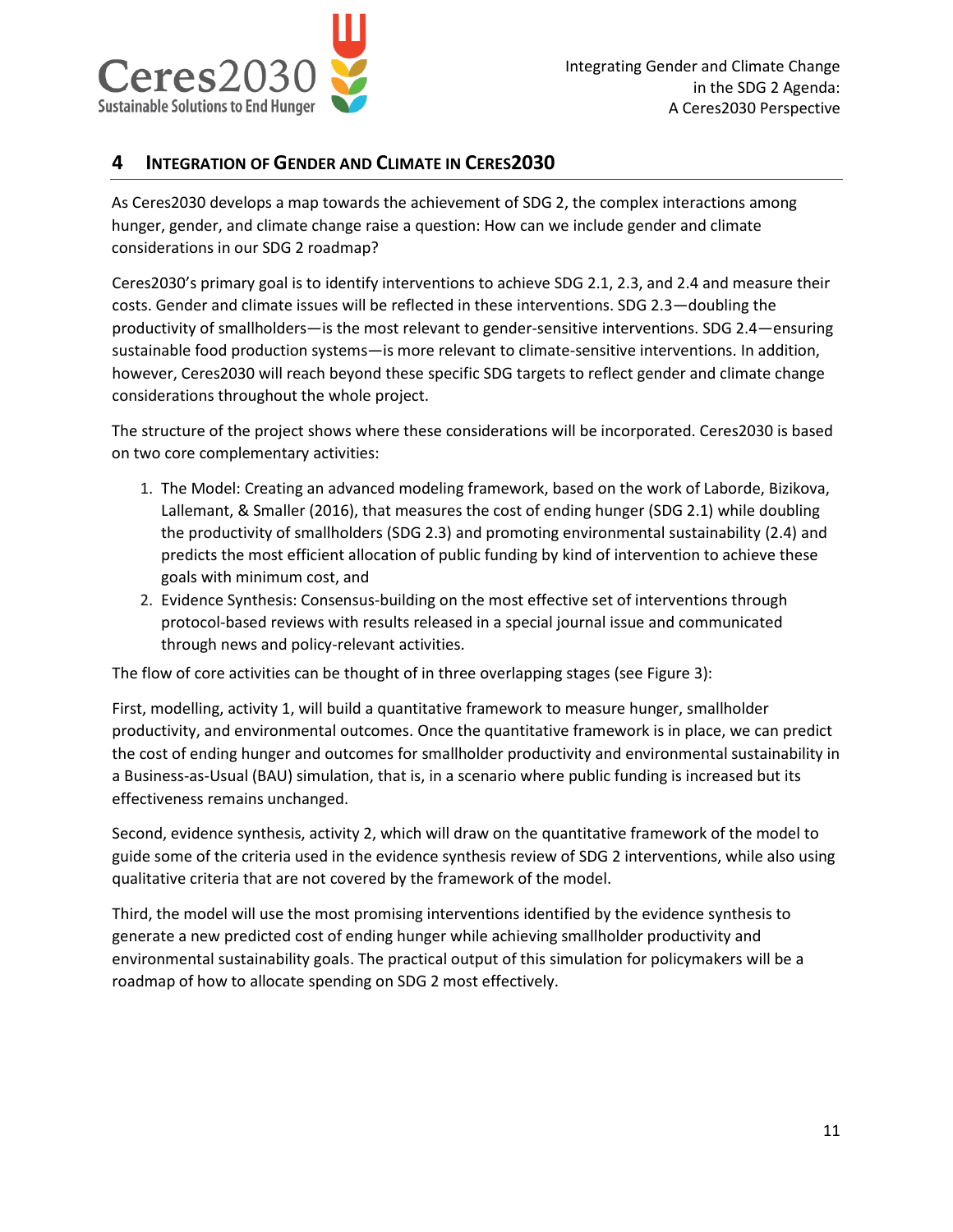

*Figure 3: Flow of Ceres2030 Activities*



The Ceres2030 analytical framework can evaluate interventions' effects on gender and climate outcomes. Gender and climate issues are embedded in the various components of the model and evidence synthesis. This section addresses how and the extent to which climate and gender issues are integrated into the modelling and evidence synthesis. A summary of the integration is provided in Table 2 below.

|                | Integration in the<br><b>Modelling Framework</b>                                                                                                                                                          | Integration in the<br><b>Evidence Synthesis</b>                                                                                                            |
|----------------|-----------------------------------------------------------------------------------------------------------------------------------------------------------------------------------------------------------|------------------------------------------------------------------------------------------------------------------------------------------------------------|
| <b>Gender</b>  | The model will be able to check for some<br>gender effects using available household-<br>level data, but the absence of globally<br>available individual-level data prevent<br>precise analysis.          | Research on gender interventions will be<br>explicitly searched for using natural<br>language processing.                                                  |
|                | Results from the evidence synthesis may<br>uncover new ways to analyze gender<br>outcomes in the model.                                                                                                   | Experts on gender will be integrated into<br>systematic review groups and form a<br>consultative gender team to provide a<br>gender-sensitive perspective. |
| <b>Climate</b> | Greenhouse gas emissions targets can be<br>set prior to simulation, and the model will<br>adjust the cost projection and the<br>recommendation of intervention spending<br>allocation to meet the target. | Experts on climate will be part of the<br>systematic review groups and form a<br>consultative climate team to provide a<br>climate-sensitive perspective.  |

*Table 2: Summary of Planned Integration of Gender and Climate into Ceres2030*

# **4.1 THE MODELING FRAMEWORK**

 $\overline{a}$ 

The economic model is a dynamic computable general equilibrium, multi-country, and multi-sector model that uses household surveys for an innovate bottom-up approach.<sup>11</sup> The model simulates national and international markets, taking into account production, demand, and prices, and integrates this economic simulation with an analysis of biophysical and socioeconomic trends (Laborde, Robichaud, & Tokgoz, 2013). The model integrates the key economic factors that affect agriculture, thereby providing

 $11$  Household surveys from the World Bank and national governments are used.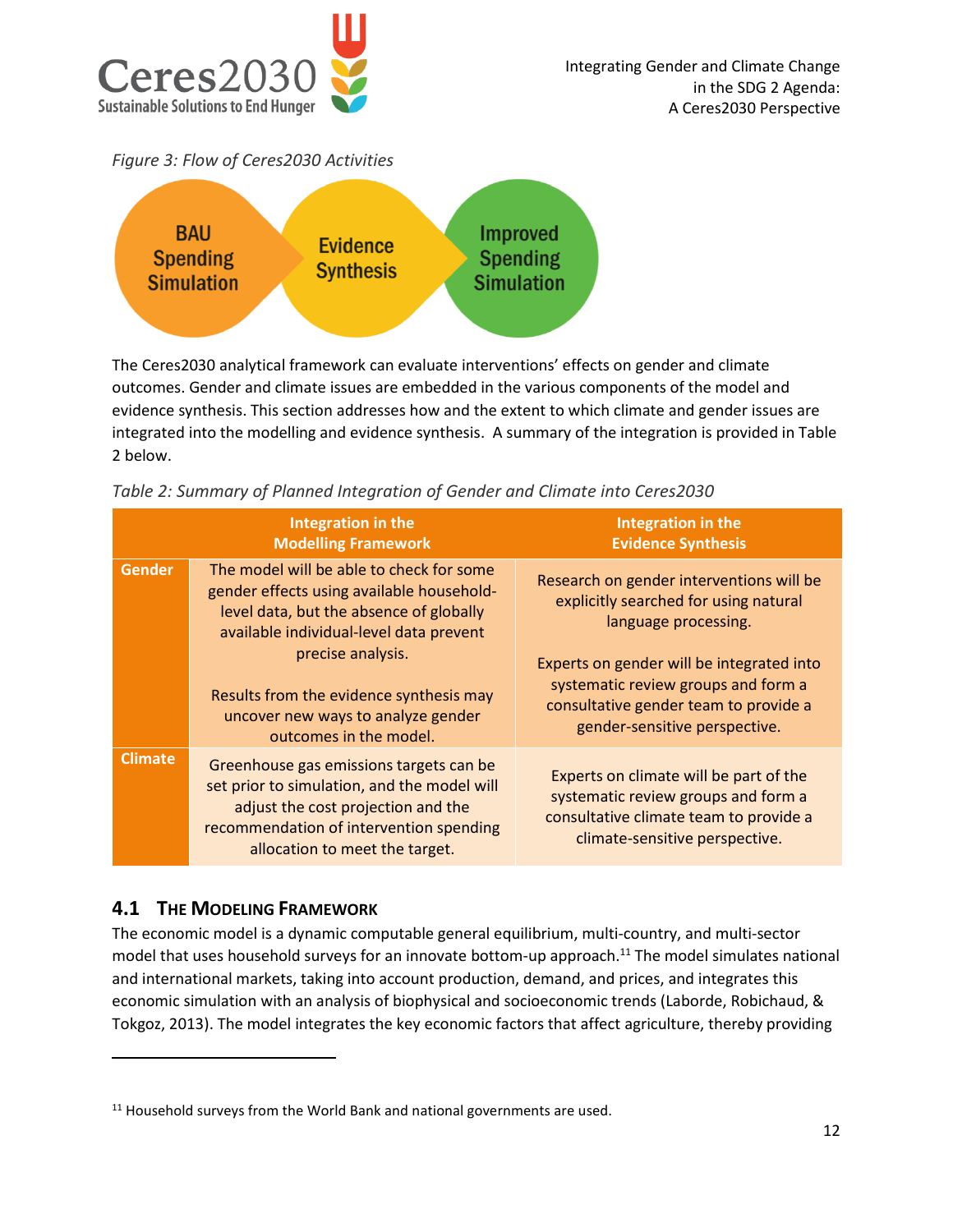

a robust quantitative framework for estimating costs. At the same time, it tracks household-level consumption and production of major food items as well as other sources of income. This means that the model can target interventions based on the precise characteristics of hungry households rather than national averages, which is the more common method. Better targeting increases efficiencies and reduces spending, therefore reducing the overall costs of achieving SDG 2.

#### **4.1.1 Integrating gender**

 $\overline{\phantom{a}}$ 

Gender is the most challenging dimension to integrate into the model because the model is limited by what gender data already exists. To truly capture outcomes by gender, the model would need data at the level of the individual so as to simulate intra-household decisions. Global individual-level data does not exist. Our model pushes new boundaries by using available household-level data, but householdlevel data still masks intra-household allocation of food and other resources. A household might not be undernourished on aggregate, but a woman or girl in the household still could be.

This challenging data limitation is even reflected in official SDG indicators. Just one of SDG 2's thirteen indicators has an explicit, measurable gender dimension: Indicator 2.3.2, Average Income of Small-Scale Food Producers, by Sex and Indigenous Status (Inter-Agency and Expert Group on SDG Indicators, 2018). Even for this indicator, data availability remains hypothetical at this stage. The lack of good data on gender is a problem beyond just SDG 2: of the 54 gender-specific indicators across the 17 SDG goals, less than 20 per cent are classified as Tier 1 (best rating) and nearly the same amount falls into Tier 3 (worst rating) (Inter-Agency and Expert Group on SDG Indicators, 2018) (UN Women, 2018).

The model's innovative use of household data does enable Ceres2030 to explore gender in a few ways. We can track the behavior and performance of households that are female-headed, households that have a large share of female members, and households by proportion of women of working age.<sup>12</sup> The model could also estimate some gender impacts using data on sectoral or crop specialization by gender (see Section 3.1). For example, removal of sector-heterogenous taxation and protection (SDG 2, Instrument 2.b) would have differentiated impacts between male and female producers due to gender differences by sector. In other words, applying what we know about gender differences within the agricultural sector can inform estimates of how a given intervention might affect women and men differently (as where men are dominant in cash crop versus household food production, for example).

Nonetheless, gender analysis using these proxies – gender of the household head, share of household members who are female, and share of producers who are female – should not be considered complete. Indeed, analysis with these proxies may not even yield results that show gender differences in outcomes. For example, research in the last 20 years has shown that poverty may not differ significantly between male- and female-headed households for the very poor. Generic statements pointing to overrepresentation of female headed households among the poor are not supported by systematic statistical tests (Quisumbing, Haddad, & Peña, 1995). Our own dataset confirms the absence of a clear pattern, and we do not expect to see strong differentiated outcomes between male- and female-headed

<sup>&</sup>lt;sup>12</sup> Currently, we do not emphasize this dimension in the cluster analysis used to define our typology of households, but this could be added to our analysis.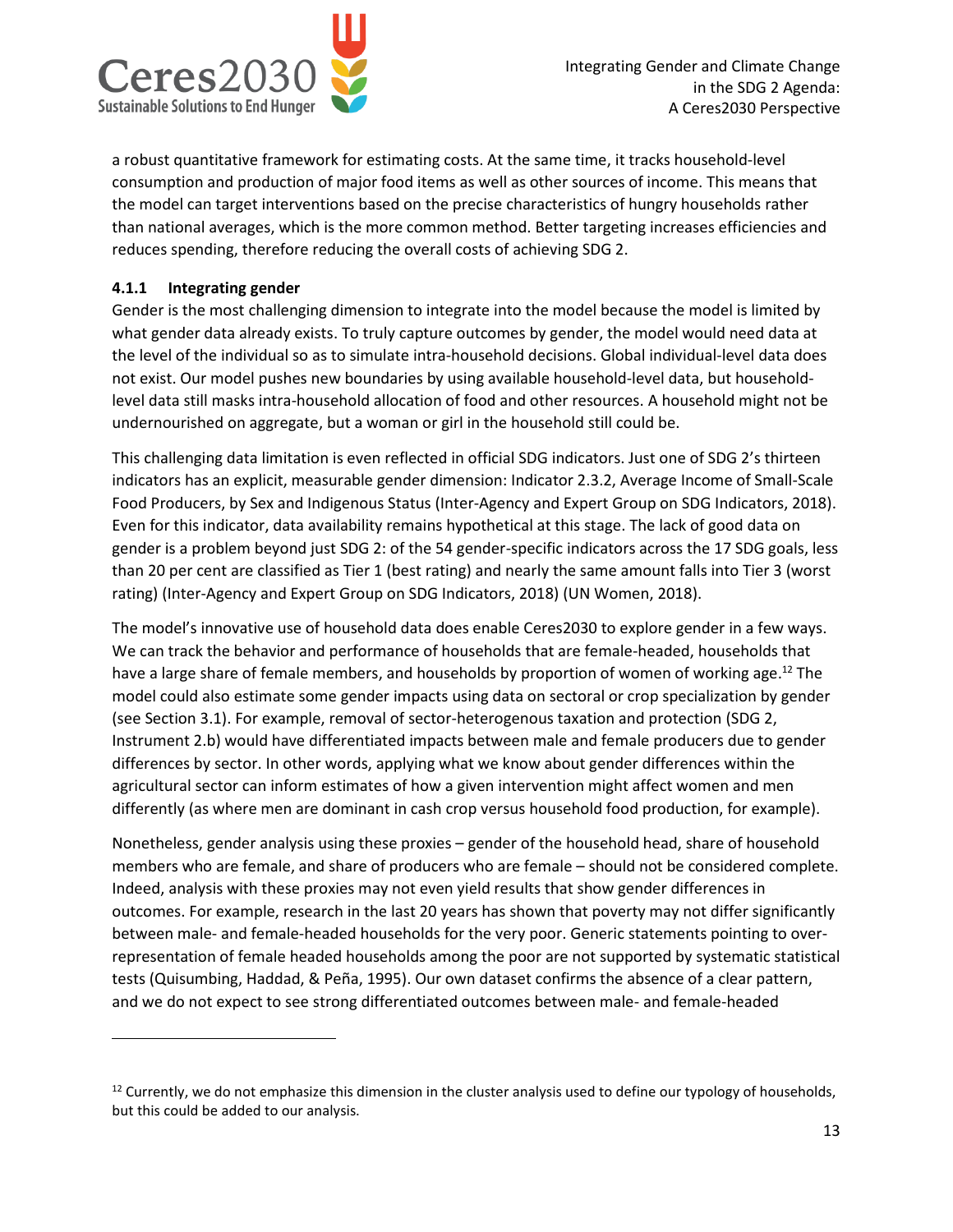

households overall. This does not mean that gendered differences do not exist – it simply means that they may not be visible without data that is more granular than the household level.

#### **4.1.2 Integrating climate**

To incorporate the potential implications of achieving SDG 2 on the climate, the model directly incorporates GHG emissions. As the model simulates agricultural expansion, it can include a maximum limit on how much GHG the agricultural sector can emit. The model can run different scenarios with different GHG targets, each time generating a different recommended mix of interventions depending on the GHG target desired. To help find the most appropriate path for policymakers, these targets should be consistent with national targets. For example, with a tighter GHG target, the model may recommend a greater portion of climate-friendly interventions from the set of options provided by the evidence synthesis, such as solar panels for powering farm equipment and ICT with extension services for sustainable farm practices.

The effect of the climate on the difficulty of achieving SDG 2 presents a different challenge for the Ceres2030 model. The model will use existing consensus on the effects of climate and other factors to predict yield from now through 2030. However, existing assessments show that the impacts of climate change are expected to be limited in this timeframe (Havlík et al., 2015), with larger impacts expected after 2050. In addition, due to the lagged effect of GHG emissions on climate, feedback effects of GHG emissions changes are not included in the model. Nevertheless, it will be possible to experiment with different climate change assumptions and include corresponding climate resilience interventions in the model.

**Limitations:** There are two key limitations to integrating more complex climate issues. First, spatial representation of households and production sectors is not available. The modeling framework does not use country-level GIS information to capture the spatially heterogenous impacts of climate change or local sustainability constraints and feedbacks. This could be addressed but would require significant additional resources.

Second, the modeling framework is non-stochastic by nature: in other words, the households in the model do not face, and do not cope with, risk. Therefore, our capacity to analyze the relationship between the additional risk farmers face due to climate variability and the impact of climate-resilience interventions can only be partial. An important research area in collaboration with the evidence synthesis findings will be how best to incorporate the long-term productivity impacts of climate resilience interventions into the model.

# **4.2 IN THE EVIDENCE SYNTHESIS PROCESS**

Science research has increased exponentially in the past twenty years to the point where we have a new scientific article published every seven second. At the same time, the scientific community has become increasingly specialized and fragmented. SDG 2 research is not immune – research to inform how to achieve the goal and its potential impacts on gender and climate is dispersed, making a comprehensive picture elusive.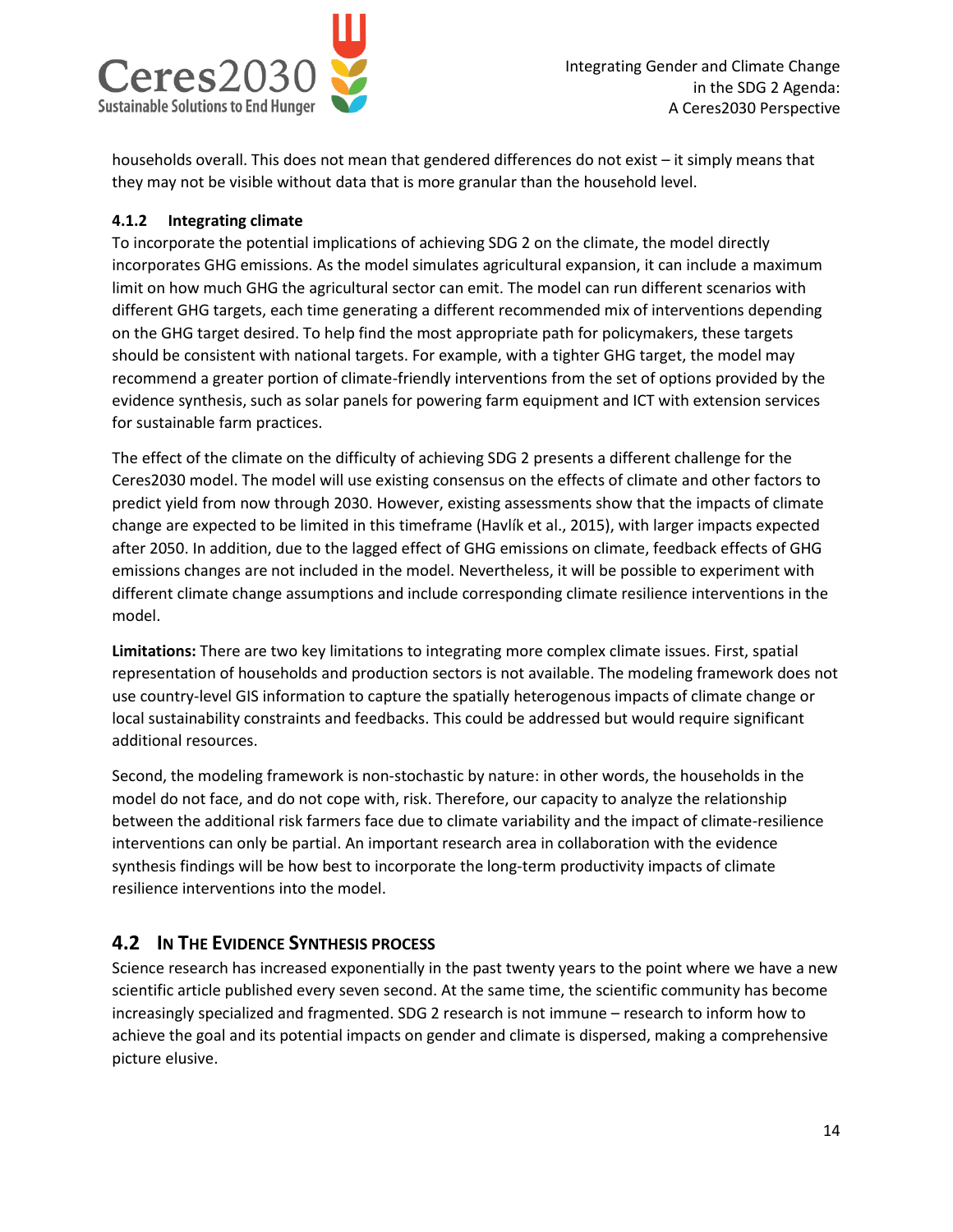

The Ceres2030 evidence synthesis process was conceived to address this problem of fragmented and dispersed evidence. With the help of gender and climate experts, the process is designed to include a broad range of climate and gender analysis and to provide a clear and nuanced synthesis of the evidence.

*Inclusion:* The first step of an evidence synthesis is to survey the broad landscape across which agricultural and environmental evidence is scattered. We found more than 17,000 journals and 70 agency providers of grey literature. Using data from these sources, we developed an integrated database and an analytics dashboard. Within the dashboard, Ceres2030 uses an innovative natural language model that, given a term such as "women and agriculture," reads abstracts and titles for all literature matching the term and assigns up to three topical clusters, each comprised of five keywords per article. Next, the model aggregates the confidence intervals and assigns them to a "topic cluster." Subtopic analysis within the topic clusters can then be conducted to see more granularity. Figure 4 below gives an example of this process from preliminary analysis, which examined all English-language, peer and grey research that mentions the word "smallholder" between 2008-2018 (45,000 articles).

With this approach we solve a few pervasive issues with the overwhelming amount of evidence available. We aggregate and index literature from multiple sources in one environment to generate comprehensive analytics and filtering. Natural language processing helps quickly and accurately tag by country, crop, intervention, and more. It also 'listens' to the science to apply keywords and build topic clusters, normally a task performed by highly subjective human curators (often without deep subject knowledge). Our approach bypasses these traditional processes and in doing so we increase the likelihood of finding related information—even if the information is not 'similar.' For instance, gender responsive research used for one crop (like cassava) is likely to be unknown to wheat researchers, yet they are likely grappling with similar constraints in terms of intra household power dynamics over allocation of resources (just as an example). Our approach stands a higher probability of success of finding gender and climate change evidence to include in the evidence synthesis. In addition, the process helps to identify possible gender and climate change experts who might serve as co-authors.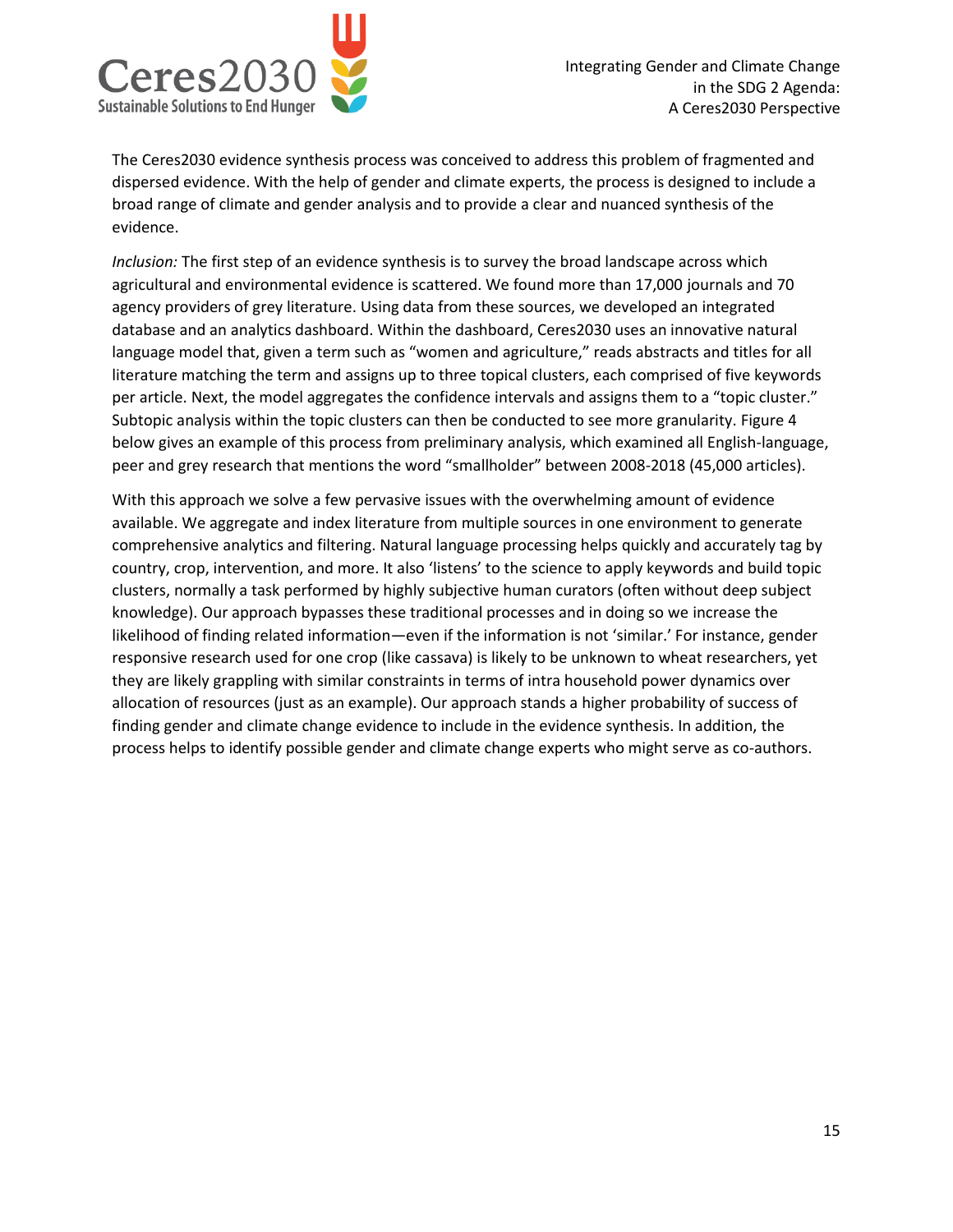

*Figure 4: Topic Clustering Example from the Ceres2030 Evidence Synthesis*



*Synthesis:* Importantly, interventions must be succinctly evaluated without losing important scientific nuance in a policy-relevant framework. To ensure proper interpretation and representation of gender and climate change, Ceres2030 evidence synthesis teams will include interdisciplinary experts on these two issues. Where applicable, we will invite authors from our gender and climate consultative groups to join a review team.

**Limitations:** The evidence synthesis can only include the evidence that exists. Due to the bias towards quantitative studies, there may not be enough of the qualitative research that is necessary to elucidate the causal chains between interventions and gender outcomes. Furthermore, the nuanced, qualitative, and highly contextual interaction of gender with interventions is often by nature not generalizable.

To illustrate the nuanced role of gender in evaluating climate-sensitive agriculture interventions, take the example of cassava, a major staple crop across Africa. Because of cassava's wide use, varieties bred to resist severe climate conditions offer the potential to create a stronger food supply for hundreds of millions (FAO, 2016). Yet farmers' adoption of these improved varieties is lower than expected. This has puzzled scientists – why would farmers not select a larger-yield, more reliable product?

Gender research shines a light. Women and men play distinct roles in cassava planting, processing and selling. While men prefer agronomic characteristics like weed suppression, women have a statistically significant preference for cooking and processing traits such as dry matter content, swelling, color, and marketability (Teeken et al., 2018), traits that were low in scientists' breeding priorities. Investment in such traits will help deliver a product that is gender-sensitive, is climate-sensitive, and is something women smallholder farmers want to sell and eat.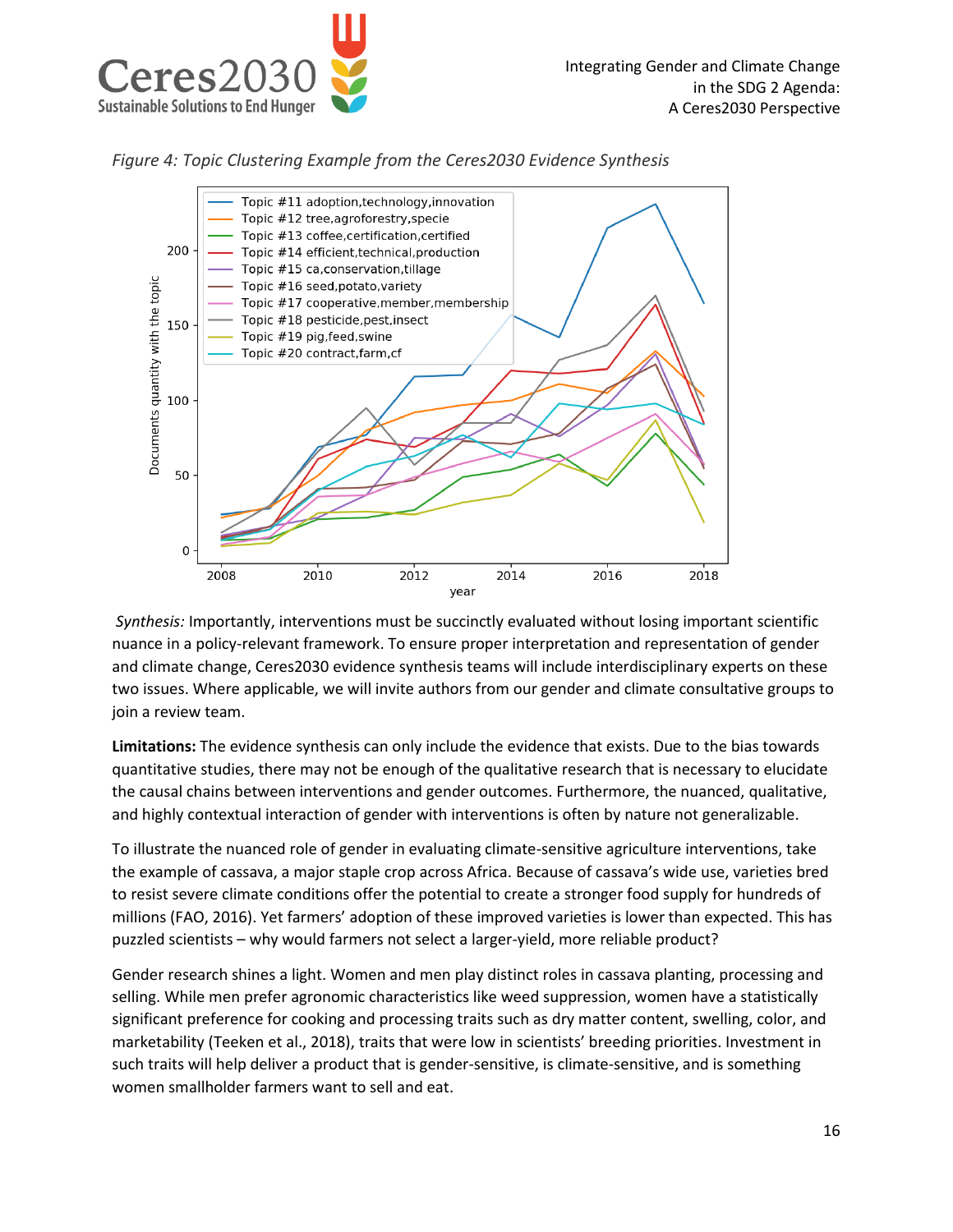

The takeaway from this anecdote is that, in addition to the importance of incorporating gender considerations into the SDG 2 roadmap, gender must also consistently be considered from high level planning all the way to the ground level of implementation, where women affected by the interventions can and should be consulted.

*In the modelling framework:* The evidence synthesis can support additional model outputs that measuring the impacts of gender- and climate-sensitive interventions.

*Beyond SDG 2:* Reaching beyond SDG 2, Ceres2030 aims to build capacity for interdisciplinary evidence synthesis across SDGs as a normative research practice, something that is currently lacking in the space. We will implement this in part with our publishing partner *Nature*, which plans to implement a new technical article type for evidence synthesis once the Ceres2030 tools, including a protocol and a risk of bias assessment, have been validated. This would mean that any researcher in any discipline – including gender and climate experts – could contribute a full systematic or scoping review to any of their journals. This does not currently exist at *Nature* or *Springer*, major publishers of scientific literature, and is an important step to encourage leading experts to contribute interdisciplinary evidence on the SDGs to mainstream scientific publications.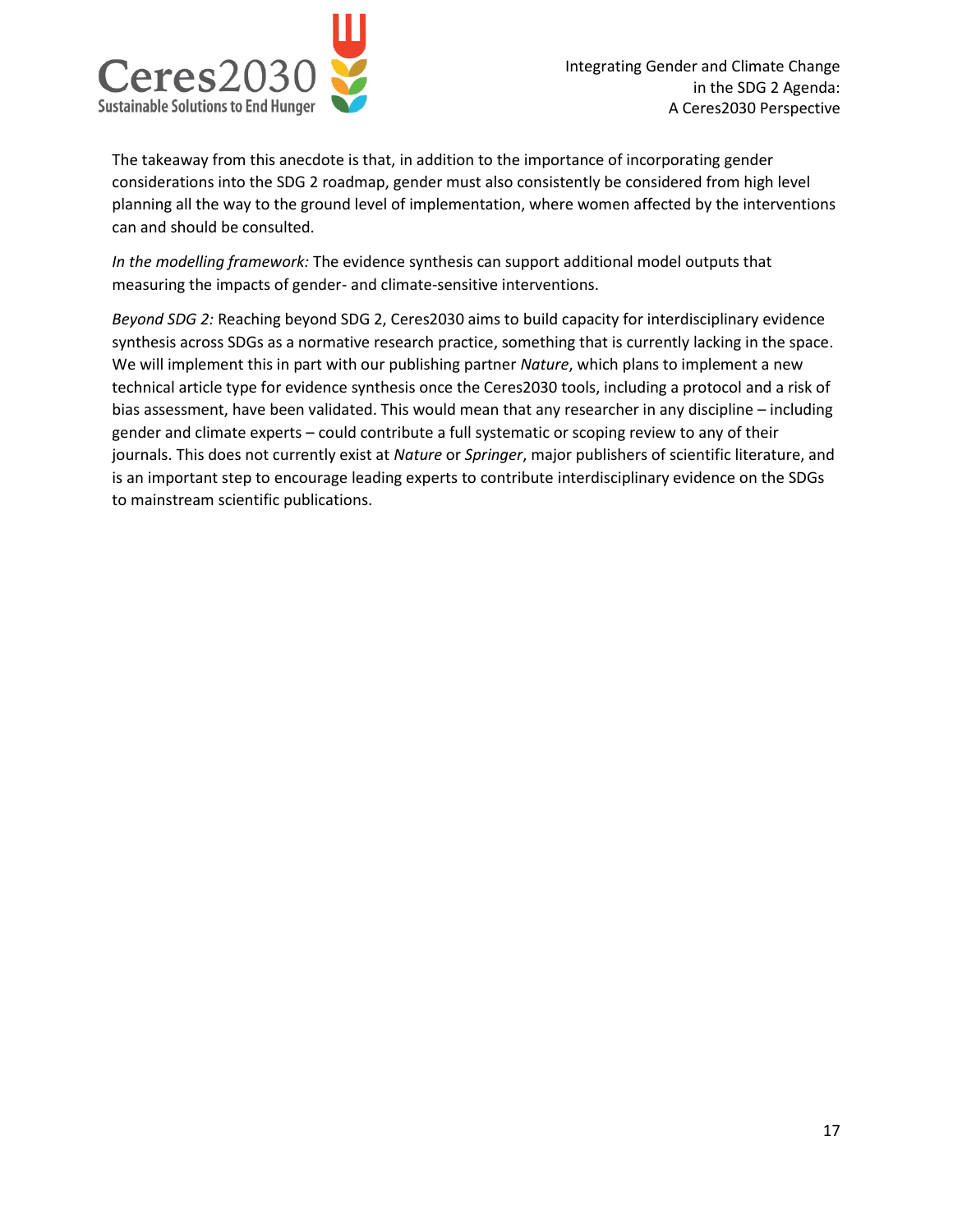

#### **5 OPTIONS FOR CERES2030 EXTENSIONS ON CLIMATE AND GENDER**

As discussed above, the Ceres2030 analytical framework is relevant and capable of designing and testing policies and interventions for gender and climate issues. However, external constraints, mainly around available data, limit the depth and precision of analysis of climate and gender issues. To address knowledge gaps in these areas would require significant additional efforts above the current activities.

On gender, the following potential extensions could be considered:

- Introduce intra-household processes in the modeling component to improve analysis of outcomes by gender, which requires modeling innovation and data. It would be possible to make a pilot study for 1 or 2 of our focus countries.
- Track explicitly female labour market dynamics versus male labour dynamics.
- Strengthen the nutrition dimension of Ceres2030 (SDG 2.2) to capture the specific gender aspects of this target, such as iron consumption.

On climate issues, the following potential extensions could be considered:

- Create more detailed climate change scenarios or alternative climate scenarios, especially for the focus countries, based on stakeholder feedback.
- Consider the local dimension of climate change, including local deforestation and changes in local rainfall patterns, with feedback effects. This would require inclusion of spatial dimensions in the analysis, i.e. using geolocation of households to track spatially heterogenous productivity and climate impacts.
- Build the resilience dimension more explicitly into the modeling framework to better understand the value of climate-resilience interventions in the face of rising temperatures and more frequent extreme weather events.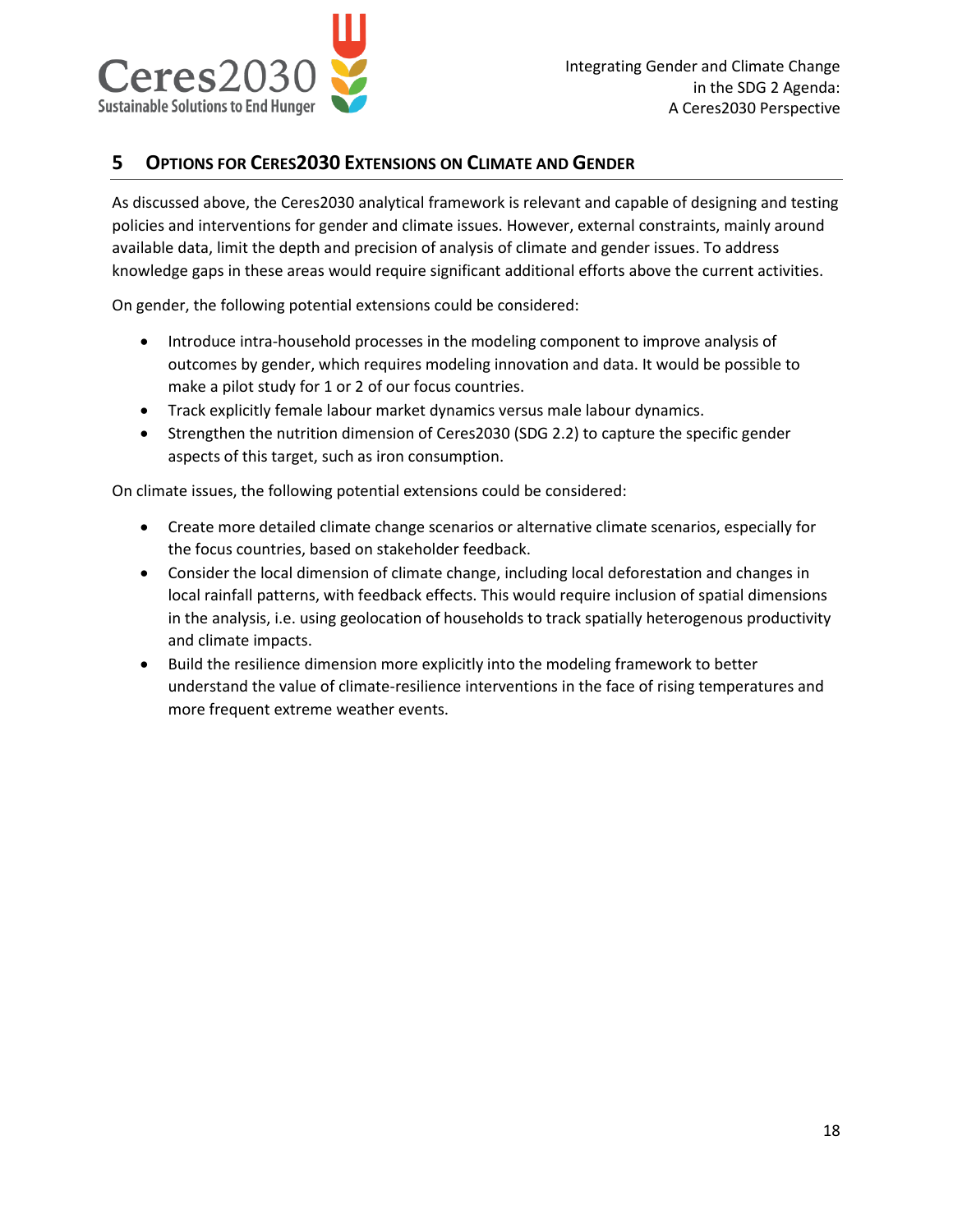

# **6 CONCLUSIONS**

Ceres2030 embeds gender and climate issues throughout the various stages of the economic modeling and the evidence synthesis processes.

The model includes GHG emissions as indicators and allows GHG emissions to be set to different maximum limits in simulations. While climate impacts on agricultural yields by 2030 will be negligible, the model will allow for different scenarios to assess the importance of climate-resilience interventions.

Integrating gender in the model is more challenging. A full consideration of gender and climate issues related to SDG 2 would require an improvement in available data, significant additional resources for Ceres2030, and new model parameters, including a longer time frame to account for climate impacts beyond 2030. Nonetheless, the model does distinguish between female- and male-headed households as well as the number of females in a household, which will allow some limited gender analysis.

The evidence synthesis will uncover the qualitative and quantitative data available to further integrate gender and climate issues in the model, the types of interventions needed to improve gender and climate outcomes, and additional model outputs that can measure the impacts of gender and climatesensitive interventions. Both natural language processing and experts in gender and climate change will help elucidate and integrate these important topics in Ceres2030.

Ceres2030 is working to overcome data and time constraints to create as robust a view as possible of the evidence to support effective public interventions to end hunger that take account of gender equity and climate change, two of the major challenges—and opportunities—on the road to end hunger for all.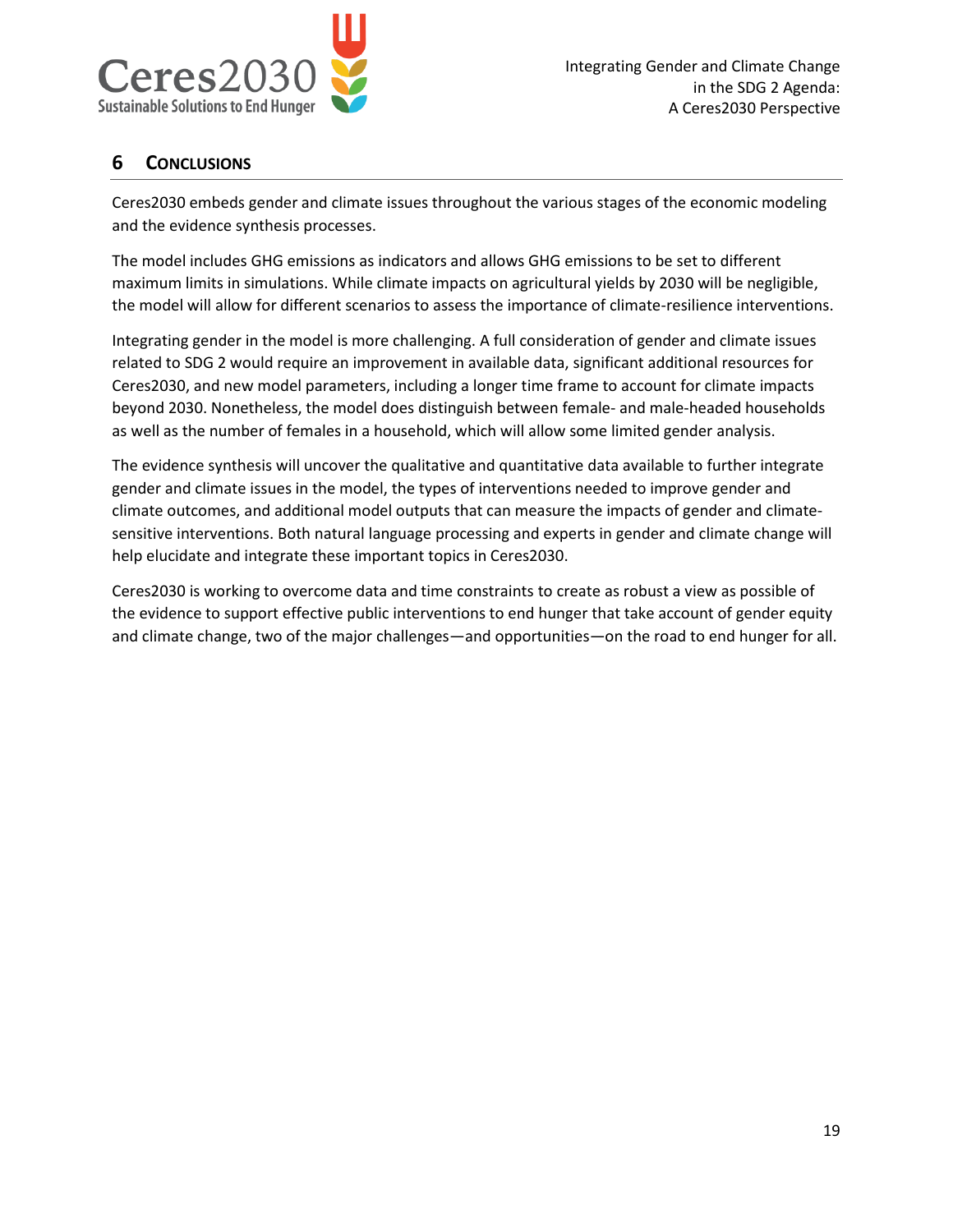

### **7 REFERENCES**

- Amri, E., & Kimaro, C. (2010). The Role of Gender in Management and Conservation of Seed Diversity of Crops and Varieties: A Case Study in Bariadi, Tanzania. *American-Eurasian Journal of Agricultural & Environmental Sciences*, *8*(4), 365–369.
- Beuchelt, T. D., & Badstue, L. (2013). Gender, Nutrition- and Climate-Smart Food Production: Opportunities and Trade-Offs. *Food Security*, *5*(5), 709–721. https://doi.org/10.1007/s12571- 013-0290-8
- Cairns, J. E., Hellin, J., Sonder, K., Araus, J. L., MacRobert, J. F., Thierfelder, C., & Prasanna, B. M. (2013). Adapting Maize Production to Climate Change in Sub-Saharan Africa. *Food Security*, *5*, 345–360. https://doi.org/10.1007/s12571-013-0256-x
- Corbeels, M., Sakyi, R. K., Kühne, R. F., & Whitbread, A. (2014). *Meta-Analysis of Crop Responses to Conservation Agriculture in Sub-Saharan Africa* (CCAFS Report No. 12). CGIAR Research Program on Climate Change, Agriculture, and Food Security. Retrieved from https://cgspace.cgiar.org/bitstream/handle/10568/41933/CCAFS%20Report\_12%20web.pdf?se quence=1
- Dell, M., Jones, B. F., & Olken, B. A. (2013). What Do We Learn from the Weather? The New Climate-Economy Literature.
- Employment in agriculture, female (% of female employment) (modeled ILO estimate). (2018, September). Retrieved September 26, 2018, from
	- https://data.worldbank.org/indicator/SL.AGR.EMPL.FE.ZS?locations=XL&view=chart
- FAO. (2011). *Women in Agriculture: Closing the Gender Gap for Development*. Rome: FAO. Retrieved from http://www.fao.org/docrep/013/i2050e/i2050e.pdf
- FAO. (2015). *Running out of time: The reduction of women's work burden in agricultural production*. FAO. Retrieved from www.fao.org/3/a-i4741e.pdf
- FAO. (2016). FAOSTAT Statistics Database. Retrieved September 28, 2018, from http://www.fao.org/faostat/en/#data
- FAO, IFAD, UNICEF, WFP, & WHO. (2017). *The State of Food Security and Nutrition in the World 2017: Building Resilience for Food and Food Security*. Rome: FAO.
- FAO, IFAD, UNICEF, WFP, & WHO. (2018). *The State of Food Security and Nutrition in the World 2018: Building Climate Resilience for Food Security and Nutrition*. Rome: FAO. Retrieved from http://www.fao.org/3/I9553EN/i9553en.pdf
- Gitz, V., & Ciais, P. (2004). Future Expansion Of Agriculture and Pasture Acts to Amplify Atmospheric CO2 Levels in Response to Fossil-Fuel and Land-Use Change Emissions. *Climatic Change*, *67*(2), 161– 184. https://doi.org/10.1007/s10584-004-0065-5
- Goldstein, M., & Udry, C. (2008). The Profits of Power: Land Rights and Agricultural Investment in Ghana. *Journal of Political Economy*, *116*(6), 981–1022. https://doi.org/10.1086/595561
- Gouel, C., & Laborde, D. (2018). The Crucial Role of International Trade in Adaptation to Climate Change. *Forthcoming*.
- Havlík, P., Valin, H., Gusti, M., Schmid, E., Leclère, D., Forsell, N., … Obersteiner, M. (2015). Climate Change Impacts and Mitigation in the Developing World, An Integrated Assessment of the Agriculture and Forestry Sectors. Background paper for the World Bank report: "Shock Waves: Managing the Impacts of Climate Change on Poverty." World Bank. https://doi.org/10.13140/rg.2.1.3470.2803
- Inter-Agency and Expert Group on SDG Indicators. (2018, May 11). Tier Classification for Global SDG Indicators. Retrieved from